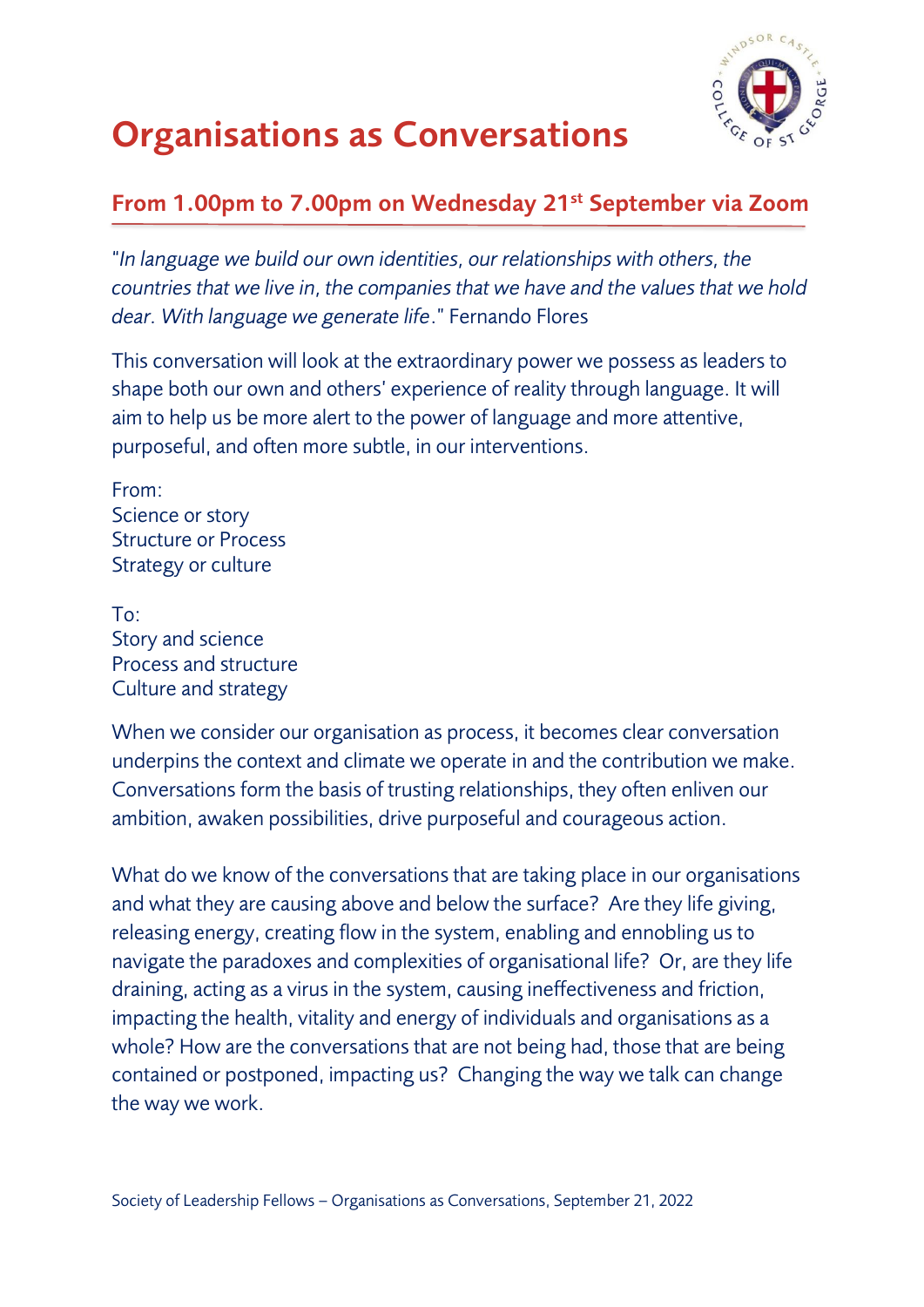

#### **Organisations as Conversations – September 21, 2022**

#### **Pre work observation**

From complaint to commitment, blame to responsibility, from assumptions that hold us to assumptions we hold. For 1 week, immediately prior to joining this Conversation, please observe the conversations taking place in your organisation. Please catch the snippets of conversations you pick up on as you pass people, catch the tone and style of conversation in meetings – pay particular attention for just 5 minutes in a range of meetings. Please stop twice a day to capture, simply in 5 bar gate form, the nature of conversations you have experienced, be they, for example:

- With or without ambition
- Can do or reasons why not
- Trusting or Defending
- Advocacy or Inquiry
- Stretching or settling
- Including or Excluding
- Dialogue or discussion

What insights do you gain from seeing the patterns emerging?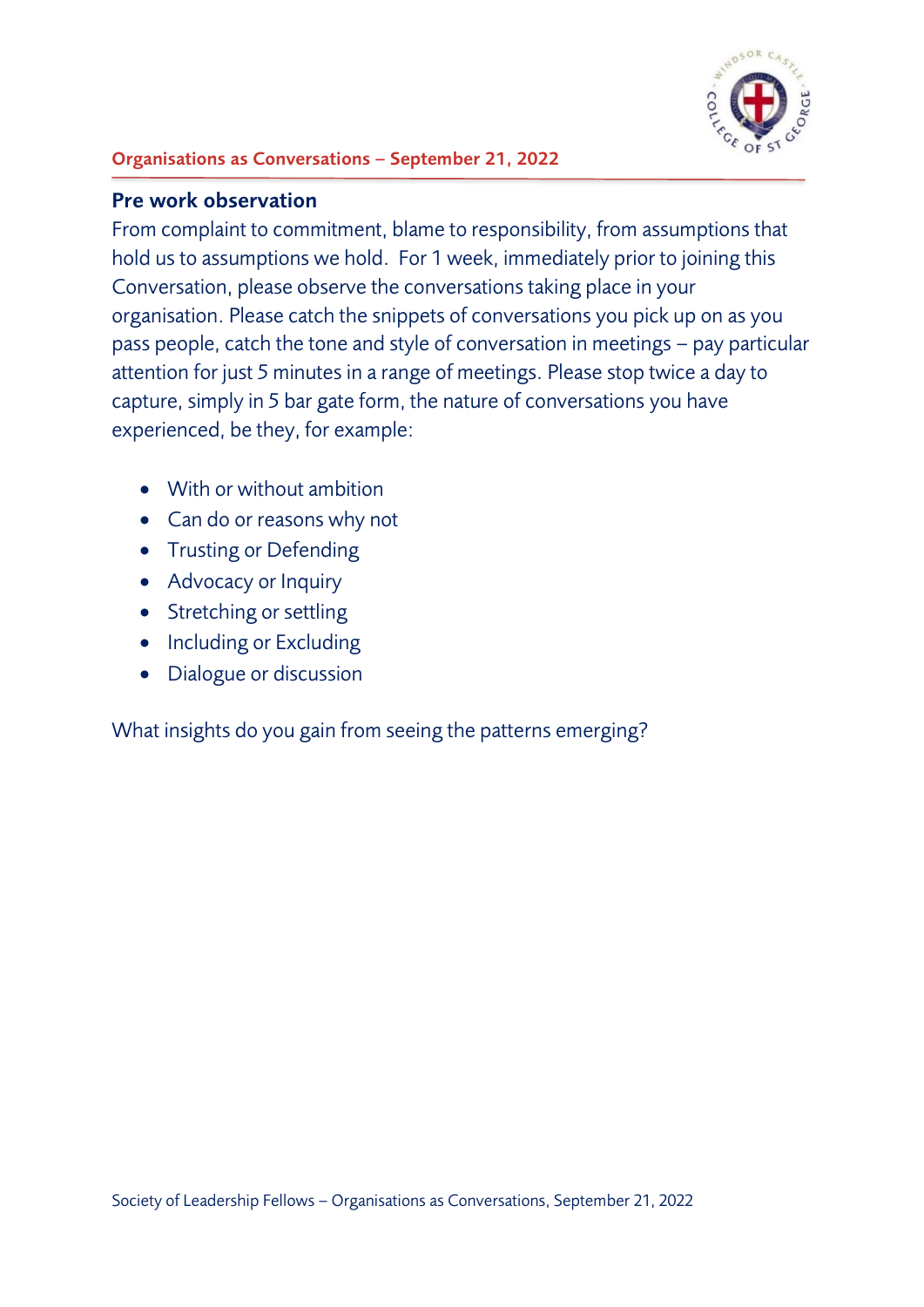## **Agenda**



The Conversation will flow through three key stages:

- **This is Me –** taking stock of where we find ourselves currently in relation to this theme and the questions that are arising
- **Tell Us More**  enquiring more deeply into our learning and insights as we probe into this experience
- **Yes I can, Yes I will**  turning wisdom and insight into intention and practice.

## **"This is me"**

We begin by sharing what it was that drew us to this Conversation and something of the nature of conversation taking place in our own organisations. What surprised us when we looked more closely, what disappointed as the veil was lifted, what excites us about the seeds of possibility.

As we share our stories we will find some key themes emerging amongst us – some simple practicalities to notice and share but also the beginnings of the deeper knowing we are accessing here. As we look back over our own journey of inviting, participating in and letting go of conversations, what do we notice? What does conversation mean to us in different settings, the Vicars Hall, in our organisation, in intimate spaces? What are the subtle signs that the quality of conversations are serving or not serving our ambition? If, "you are what you say", who are you and who are you becoming?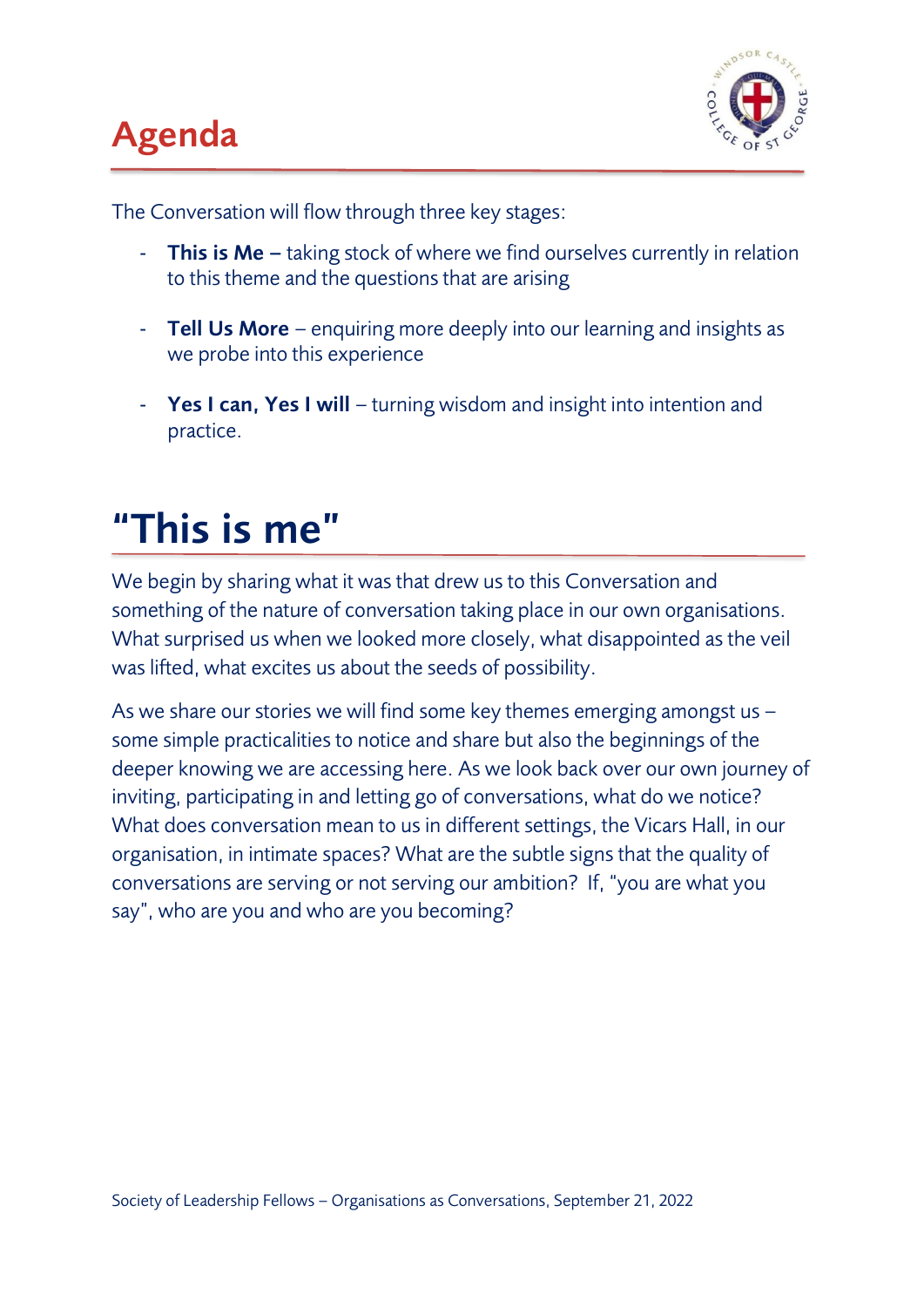# **"Tell Us More"**



This takes us towards the end of the morning into the second phase of the discussion, which will then inform our thinking over a break and a reflective walk. What is the **discerning wisdom** we need to access here that helps us know when and how to intervene and when to let be. How do we access this wisdom? What questions do we need to ask of our-selves and others? How do we ask these questions in a way that unlocks generativity and intelligence, rather than fear and self-protection?

Following our reflection and presencing in this enquiry, sharing the deeper knowing of the heart and gut as well as the head, we will move into the closing phase the conversation …

# **"Yes I can**"

Here we crystalise the insights from our wisdom into our own intentions and commitments as leaders. What do we want to take forward in our practice, or further enquiry? What is becoming clear to us in terms of practical changes we need to make?

- In terms of where and how we personally want to change the nature of our conversations
- How we are sensing the mood for this in others
- How we re-awaken the art of life giving conversation in our organisations
- Any specific interventions or conversations we know we need to initiate on our return.